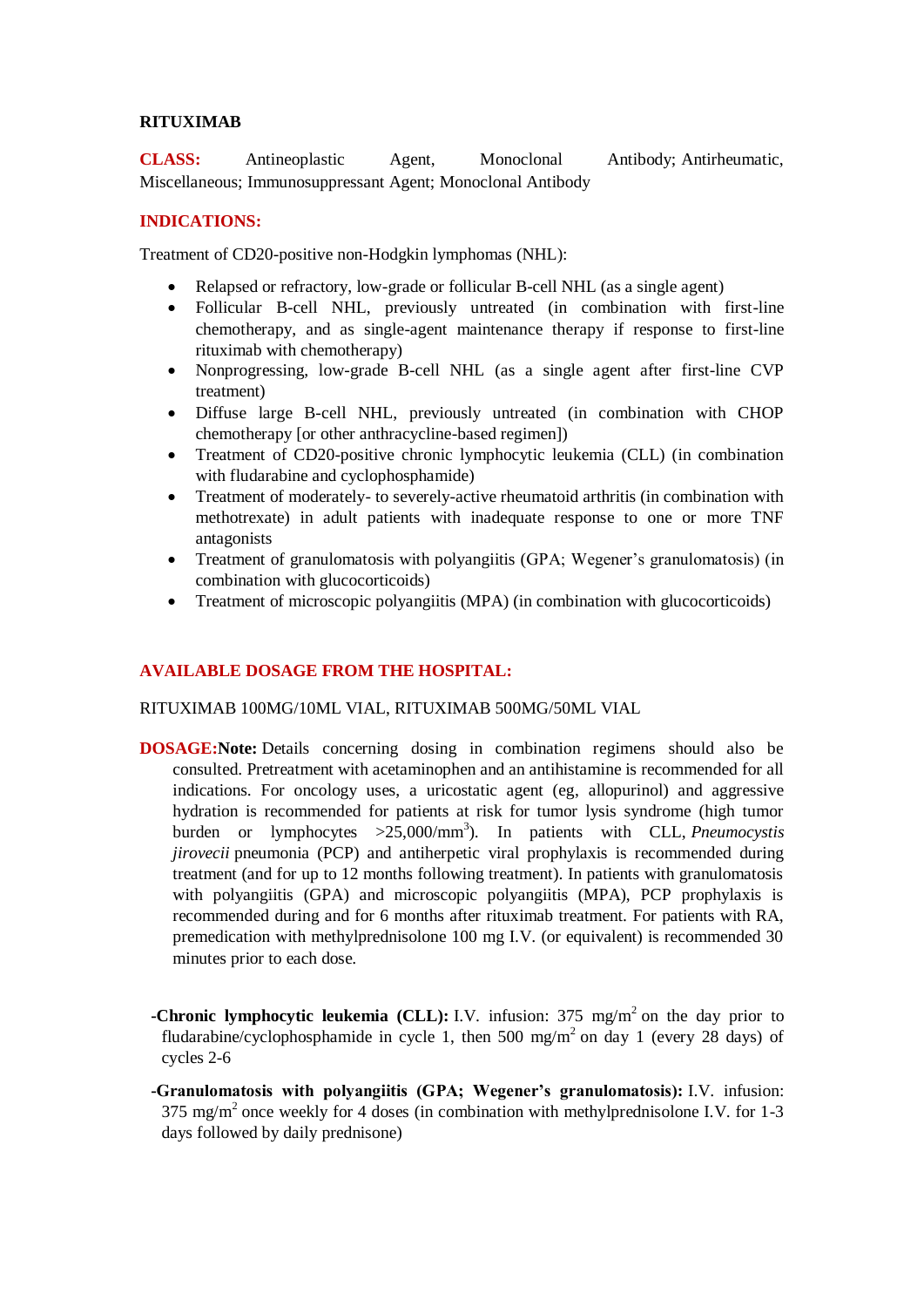**-Non-Hodgkin lymphoma (NHL; relapsed/refractory, low-grade or follicular CD20 positive, B-cell):** I.V. infusion: 375 mg/m<sup>2</sup> once weekly for 4 or 8 doses

Retreatment following disease progression:  $375 \text{ mg/m}^2$  once weekly for 4 doses

- **-NHL** (diffuse large B-cell): I.V. infusion: 375 mg/m<sup>2</sup> given on day 1 of each chemotherapy cycle for up to 8 doses
- **-NHL (follicular, CD20-positive, B-cell, previously untreated):** I.V. infusion: 375  $mg/m<sup>2</sup>$  given on day 1 of each chemotherapy cycle for up to 8 doses

*-Maintenance therapy (as a single agent, in patients with partial or complete response to rituximab plus chemotherapy; begin 8 weeks after completion of combination chemotherapy*): I.V. infusion:  $375 \text{ mg/m}^2$  every 8 weeks for 12 doses

- **-NHL (nonprogressing, low-grade, CD20-positive, B-cell, after 6-8 cycles of first line CVP are completed):** I.V. infusion:  $375 \text{ mg/m}^2$  once weekly for 4 doses every 6 months for a maximum of 16 doses
- **-NHL:** Combination therapy with ibritumomab: I.V. infusion: 250 mg/m<sup>2</sup> I.V. day 1; repeat in 7-9 days with ibritumomab (also see Ibritumomab monograph)
- *-Canadian labeling:* **NHL, low grade or follicular:** I.V. infusion:
	- Initial:  $375 \text{ mg/m}^2$  once weekly for 4 doses (as a single agent) **or**  $375 \text{ mg/m}^2$  on day 1 of each 21-day cycle for 8 cycles (in combination with CVP chemotherapy)
	- Maintenance (responding to induction therapy): 375 mg/m<sup>2</sup> every 3 months until disease progression or up to a maximum of 2 years
- **-Rheumatoid arthritis:** I.V. infusion: 1000 mg on days 1 and 15 in combination with methotrexate; subsequent courses may be administered every 24 weeks (based on clinical evaluation), if necessary may be repeated no sooner than every 16 weeks
- **-Microscopic polyangiitis (MPA):** I.V. infusion: 375 mg/m<sup>2</sup> once weekly for 4 doses (in combination with methylprednisolone I.V. for 1-3 days followed by daily prednisone)
- **-Chronic graft-versus-host disease (GVHD), refractory (unlabeled use):** I.V. infusion: 375 mg/m<sup>2</sup> once weekly for 4 doses (Cutler, 2006)
- **-Chronic immune thrombocytopenia (ITP; unlabeled use):** I.V. infusion: 375 mg/m<sup>2</sup> once weekly for 4 doses (Arnold, 2007; Godeau, 2008)
- **-Hodgkin's lymphoma (unlabeled use):** I.V. infusion: 375 mg/m<sup>2</sup> once weekly for 4 weeks (Ekstrand, 2003; Schulz, 2008)
- **-Idiopathic membranous nephropathy (IMN), resistant (unlabeled use):** I.V. infusion: 375 mg/m<sup>2</sup> once weekly for 4 doses with retreatment at 6 months (Fervenza, 2010) **or** 1000 mg on days 1 and 15 (Fervenza, 2008) **or** 375 mg/m<sup>2</sup> single doses titrated to B cell response (Cravedi, 2007)
- **-Lupus nephritis, refractory (unlabeled use):** I.V. infusion: 375 mg/m<sup>2</sup> once weekly for 4 doses (Melander, 2009) **or** 500-1000 mg on days 1 and 15 (Vigna-Perez, 2006)
- **-Pemphigus vulgaris, refractory (unlabeled use):** I.V. infusion: 375 mg/m<sup>2</sup> once weekly of weeks 1, 2, and 3 of a 4-week cycle, repeat for 1 additional cycle, then 1 dose per month for 4 months (total of 10 doses in 6 months) (Ahmed, 2006)
- **-Post-transplant lymphoproliferative disorder (unlabeled use):** I.V. infusion: 375 mg/m<sup>2</sup> once weekly for 4 doses (Choquet, 2006)